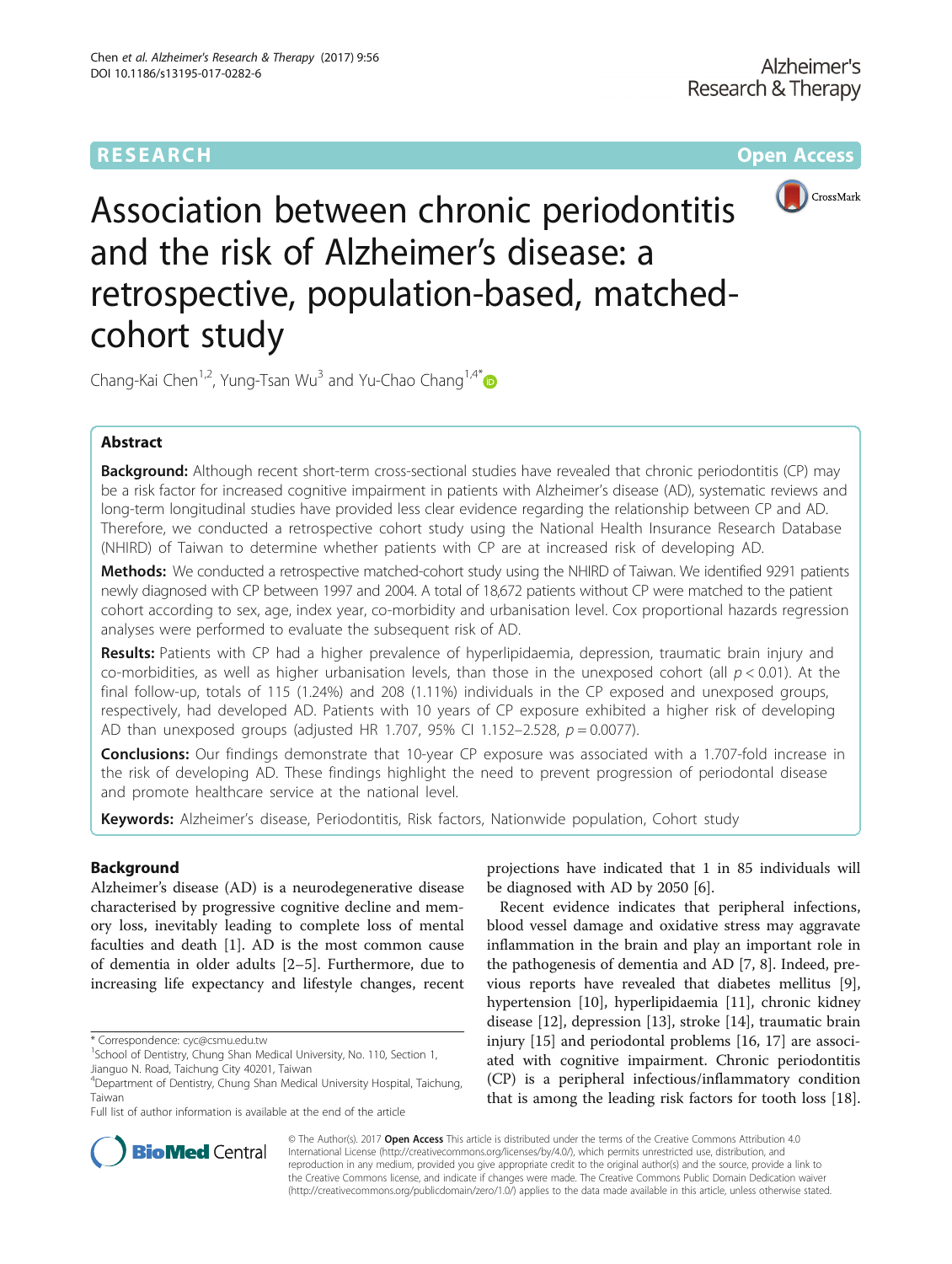CP has been associated with increases in serum levels of C-reactive protein (CRP) [\[19](#page-5-0)] and pro-inflammatory cytokines (e.g., tumour necrosis factor-α), as well as decreases in anti-inflammatory markers (e.g., interleukin-10) [[20](#page-6-0)]. Studies have further revealed that CP is linked to numerous inflammatory diseases, including cardiovascular disease [\[21\]](#page-6-0) and diabetes mellitus [\[22\]](#page-6-0), as well as to other neurodegenerative disorders, such as Parkinson's disease [[23](#page-6-0)]. Researchers have speculated that this association is due to the increases in systemic inflammation that accompany the growth of periodontal pathogenic microorganisms. In other mechanism by which CP contributes to AD, systemic inflammation caused by periodontal pathogens may also play a role in vascular disease and endothelial dysfunction. With accumulating studies supporting vascular factors in the development of AD, vascular factors could be a mediator in the development of AD [\[24](#page-6-0)–[26](#page-6-0)].

Although recent short-term cross-sectional studies have revealed that CP may be a risk factor for increased cognitive impairment in patients with AD [\[5](#page-5-0), [27\]](#page-6-0), systematic reviews and long-term longitudinal studies have provided less clear evidence regarding the relationship between CP and AD [\[1](#page-5-0), [26, 28](#page-6-0)]. Therefore, we conducted a retrospective cohort study using the National Health Insurance Research Database (NHIRD) of Taiwan to determine whether patients with CP are at increased risk of developing AD.

### **Methods**

#### Data sources

Developed in 1995, the National Health Insurance Program provides universal and comprehensive healthcare for approximately 99% of residents in Taiwan [[29\]](#page-6-0). In the present study, we used 1996–2013 data from the NHIRD in Taiwan. One million individuals included in the NHIRD were selected at random, representing about 4.5% of all enrolees [[30\]](#page-6-0). There was no significant difference in age or sex between participants included in the study sample and all NHIRD enrolees. We extracted data regarding demographic characteristics, including encrypted identification numbers, sex, dates of birth and death, and diagnostic information. The diagnostic data included the dates of dental procedures, as well as International Classification of Diseases, Ninth Revision, Clinical Modification (ICD-9-CM), diagnostic and procedure codes [\[31](#page-6-0)]. Approval for the present study was obtained from the institutional review board (IRB) of Chung Shan Medical University (CS2-15071). The requirement for informed consent was waived by the IRB because all NHIRD data had been de-identified.

### Study design and sampled participants

The present retrospective, matched-cohort study included patients aged ≥50 years who had been newly diagnosed with CP (between 1 January 1997 and 31 December 2004) on the basis of ICD-9-CM diagnostic criteria: code 523.4 (CP) [\[32\]](#page-6-0). In addition, each enrolled patient had been diagnosed with CP following at least two outpatient clinic visits during the 1-year study period [\[33](#page-6-0)]. Exclusion criteria were as follows: (1) unknown age and/or sex, (2) diagnosis of CP prior to 1997 and (3) diagnosis of AD (ICD-9-CM code 331.0) prior to 1997 or prior to the first visit for CP [[33\]](#page-6-0). To ensure the accuracy of our findings, we also excluded patients with unknown vital status and those who had not used health services in the past 12 months, because the NHIRD does not include death records. The sample included a total of 9291 patients with CP and 18,672 patients without CP matched according to sex, age and index years (1:2 ratio).

Both cohorts were followed from the index date until the diagnosis of AD, death or 31 December 2013 (Fig. [1](#page-2-0)). The covariates included sex and age group (50–59, 60–69 and ≥70 years). According to the definition of urbanisation issued by the National Institutes of Health in Taiwan, all 365 townships in Taiwan are divided into 7 clusters according to the following variables: population density (people per square kilometre), proportion of the population with a college-level education or higher, proportion of individuals over 65 years old, number of agricultural workers, and number of physicians per 100,000 people. In the present study, townships of one or two clusters, three or four clusters, and five to seven clusters were categorised as levels 1, 2 and 3, respectively [\[34](#page-6-0)].

We also analysed AD-related co-morbidities, including hypertension (ICD-9-CM codes 401.1, 401.9, 402.10, 402.90, 404.10, 404.90, 405.1 and 405.9) [\[10\]](#page-5-0), hyperlipidaemia (ICD-9-CM codes 272.0–272.9) [\[11\]](#page-5-0), chronic kidney disease (ICD-9-CM codes 580, 581–589, 753, 403, 404, 250.4, 274.1, 440.1, 442.1, 447.3, 572.4, 642.1 and 646.2) [[12](#page-5-0)], depression (ICD-9-CM code 311) [[13\]](#page-5-0), stroke (ICD-9-CM codes 433, 434 and 436) [\[14\]](#page-5-0), diabetes mellitus (ICD-9-CM codes 250–250.3, 250.7) [[22](#page-6-0)] and traumatic brain injury (ICD-9-CM codes 800–804, 850–854, 905.0, 950.1, 950.3, 907.0, 959.01, 959.9, 310.2 and V15.52) [[15](#page-5-0)]. The Charlson comorbidity index (CCI), which contains 17 weighted co-morbidities, was also calculated for each participant [\[35](#page-6-0)].

#### Statistical analysis

We used  $t$  tests and chi-square tests to compare the demographic and clinical characteristics of patients with CP with those of patients without CP. Univariate and multivariate stratified Cox regression models were then used to calculate HRs and 95% CIs. Multivariable models were adjusted for AD-related co-morbidities, CCI score, and urbanisation level. The Kaplan-Meier method was used to assess the AD survival probability between the exposed and unexposed cohorts. The log-rank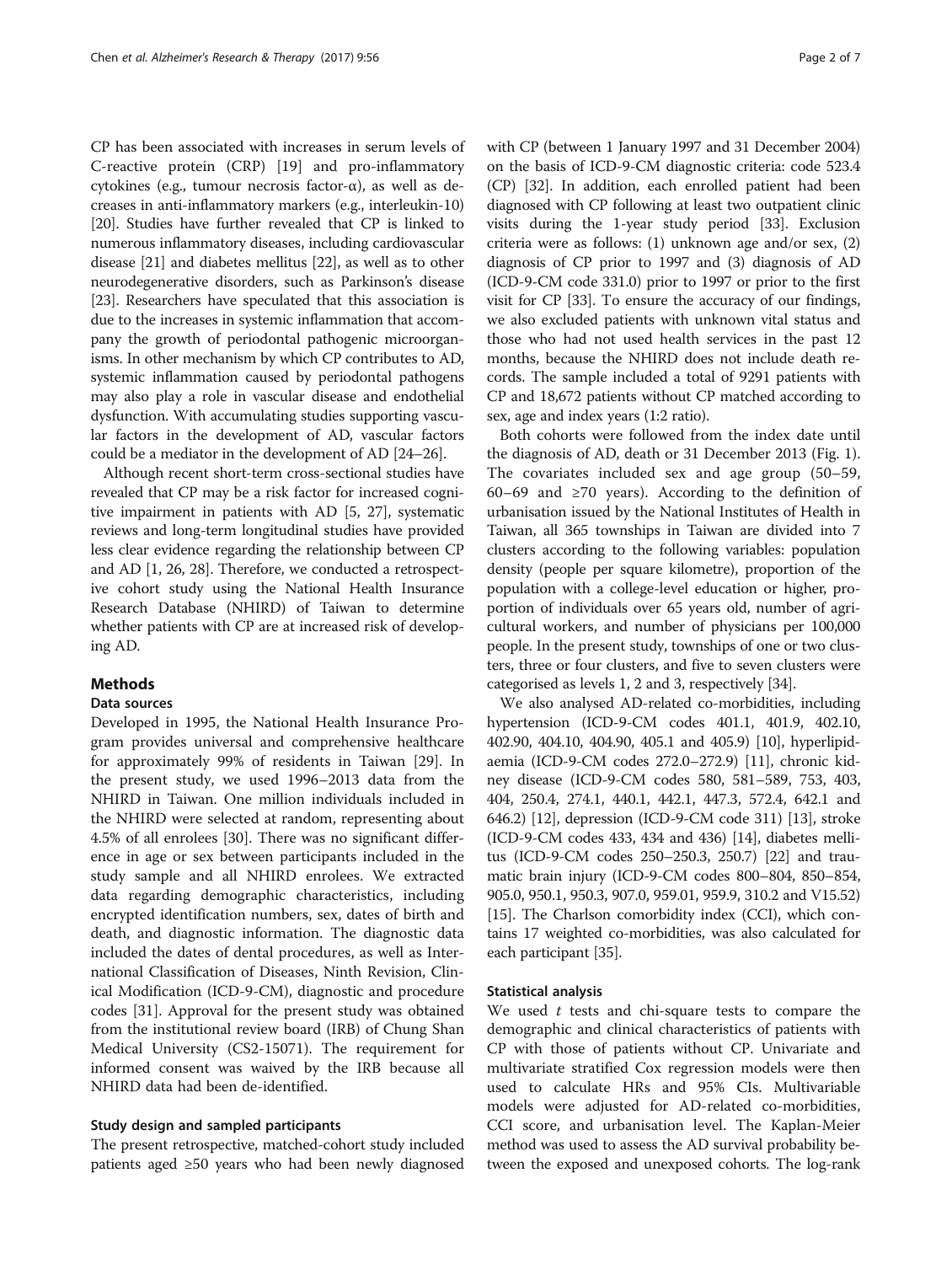

<span id="page-2-0"></span>

test was used to compare differences between these two cohorts.

Sensitivity analysis was performed to identify patients diagnosed with  $CP \geq 1$  year following the diagnosis of AD, as well as the incidence of AD occurring  $\geq 10$  years following the diagnosis of CP [\[4](#page-5-0)]. To ensure the stability and accuracy of the statistical model, we excluded from the sensitivity analysis patients diagnosed with AD <1 and <10 years after the diagnosis of CP [[36](#page-6-0)]. We used a mediation model to identify and explain the other pathways or processes underlying an observed relationship between CP (independent variable) and AD (dependent variable) via the hypothetical mediator of cerebrovascular disease (ICD-9 codes 430–438) [[26](#page-6-0)]. All statistical analyses were performed using SAS version 9.3 (SAS Institute, Cary, NC, USA) and IBM SPSS Statistics version 22 (IBM, Armonk, NY, USA) software. The level of statistical significance was set at  $p < 0.05$ .

### Results

The baseline characteristics of the study sample are presented in Table [1](#page-3-0). Patients with CP had a higher prevalence of hyperlipidaemia, depression and traumatic brain injury, as well as a CCI score and urbanisation level, than the unexposed cohort (all  $p < 0.01$ ). The mean ages and follow-up times for the exposed and unexposed cohorts were  $54.1 \pm 10.5$  vs.  $54.2 \pm 10.5$  years and  $11.9 \pm 2.6$ vs.12.2  $\pm$  2.6 years, respectively.

Totals of 115 (1.24%) and 208 (1.11%) patients were diagnosed with AD in the exposed and unexposed cohorts, respectively (Fig. 1). Table [2](#page-4-0) shows the Cox regression analysis of risk factors associated with the development of AD. Although patients with CP exhibited higher crude HRs (1.301, 95% CI 1.012–1.673,  $p = 0.0404$ ) for the development of AD than those without CP, the adjusted HR was 1.297, indicating a lack of statistical significance (95% CI 0.995-1.692,  $p = 0.0547$ ) (Table [2\)](#page-4-0). Patients with depression, stroke and traumatic brain injury tended to have a higher risk for the development of AD (all  $p < 0.05$ ). Moreover, the risk of AD was lower in patients with urbanisation level 2 and level 3 (both  $p < 0.05$ ). Figure [2](#page-4-0) depicts the Kaplan-Meier curve for the cumulative risk of AD in the exposed and unexposed groups. A significant difference was observed between the two groups once 10 years of CP exposure had been reached ( $p = 0.0264$  by log-rank test).

The results of the sensitivity analysis are presented in Table [2](#page-4-0). We performed sensitivity analysis after excluding patients diagnosed with  $AD < 1$  year and  $< 10$  years after the diagnosis of CP. The association between CP and AD was significant after 10 years of CP exposure (adjusted HR 1.707,  $p = 0.0077$ ). In statistics, a mediation model explains and underlies an observed relationship between an independent variable (IV) and dependent variable (DV) via the inclusion of a mediator (M). They have significance of a mediation model (IV  $\rightarrow$  M,  $p < 0.001$ , 95% CI 3.292-3.763;  $M \rightarrow DV$ ,  $p = 0.0118$ , 95% CI 1.121–2.506; and IV  $\rightarrow D$ ,  $p = 0.0077$ , 95% CI 1.152-2.528). This result shows that cerebrovascular disease is a partial mediator between CP and AD. CP can also cause AD directly.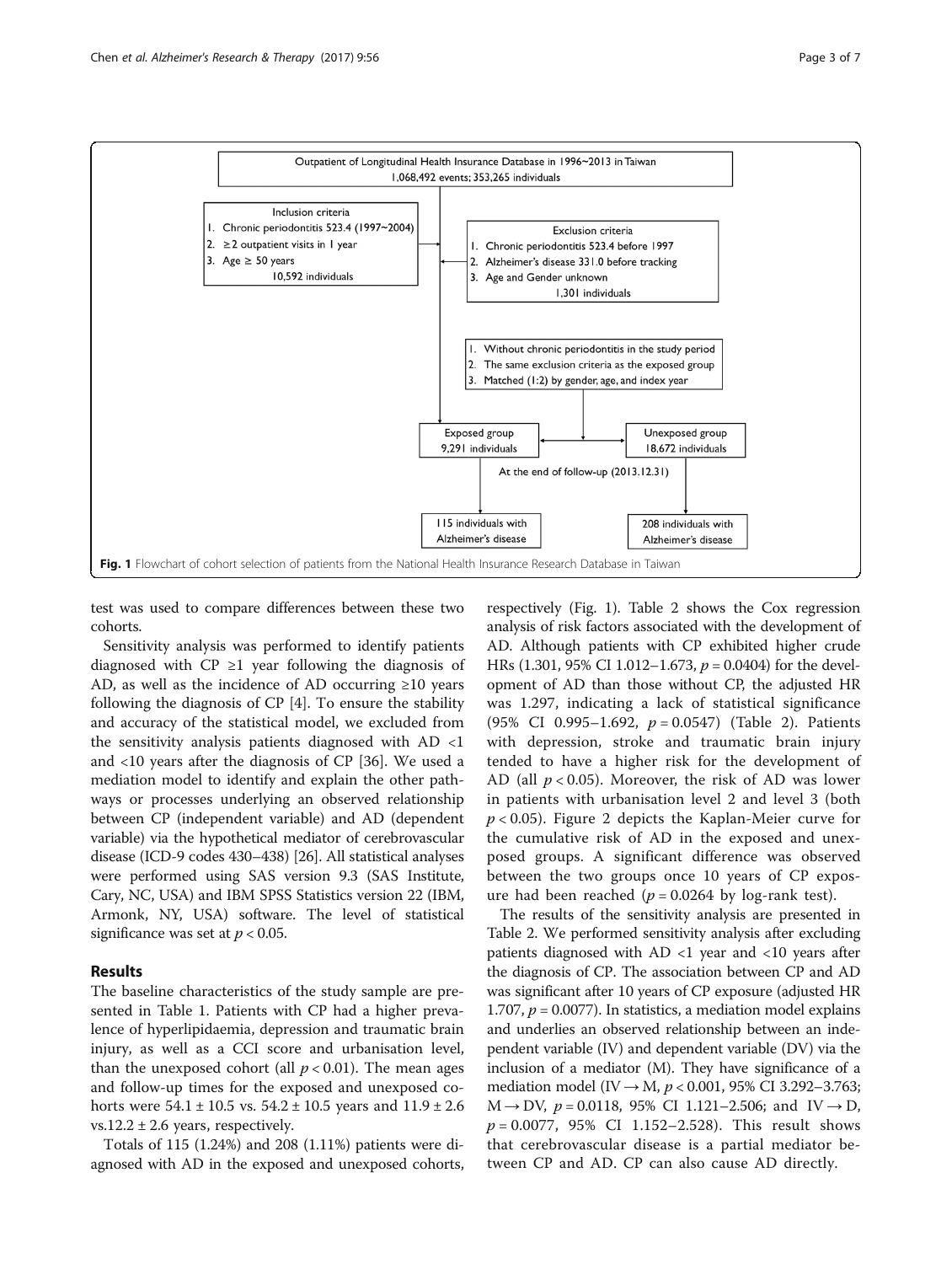<span id="page-3-0"></span>Table 1 Demographic characteristics of the study cohort at baseline

| Variable               | Total  |       | Chronic periodontitis |       |         |       | p value  |  |
|------------------------|--------|-------|-----------------------|-------|---------|-------|----------|--|
|                        |        |       | With                  |       | Without |       |          |  |
|                        | n      | %     | n                     | %     | n       | $\%$  |          |  |
| Total                  | 27,963 | 100   | 9291                  | 100   | 18,672  | 100   |          |  |
| Sex                    |        |       |                       |       |         |       |          |  |
| Female                 | 13,119 | 46.92 | 4351                  | 46.83 | 8768    | 46.96 | 0.8402   |  |
| Male                   | 14,844 | 53.08 | 4940                  | 53.17 | 9904    | 53.04 |          |  |
| Age, years             |        |       |                       |       |         |       |          |  |
| $50 - 59$              | 13,947 | 49.88 | 4638                  | 49.92 | 9309    | 49.86 | 0.9705   |  |
| $60 - 69$              | 8853   | 31.66 | 2945                  | 31.70 | 5908    | 31.64 |          |  |
| $\geq 70$              | 5163   | 18.46 | 1708                  | 18.38 | 3455    | 18.50 |          |  |
| Hypertension           |        |       |                       |       |         |       |          |  |
| No                     | 6654   | 23.80 | 2251                  | 24.23 | 4403    | 23.58 | 0.2314   |  |
| Yes                    | 21,309 | 76.20 | 7040                  | 75.77 | 14,269  | 76.42 |          |  |
| Hyperlipidaemia        |        |       |                       |       |         |       |          |  |
| No                     | 21,651 | 77.43 | 6935                  | 74.64 | 14,716  | 78.81 | < 0.0001 |  |
| Yes                    | 6312   | 22.57 | 2356                  | 25.36 | 3956    | 21.19 |          |  |
| Chronic kidney disease |        |       |                       |       |         |       |          |  |
| No                     | 17,243 | 61.66 | 5697                  | 61.32 | 11,546  | 61.84 | 0.4009   |  |
| Yes                    | 10,720 | 38.34 | 3594                  | 38.68 | 7126    | 38.16 |          |  |
| Depression             |        |       |                       |       |         |       |          |  |
| No                     | 23,283 | 83.26 | 7619                  | 82.00 | 15,664  | 83.89 | < 0.0001 |  |
| Yes                    | 4680   | 16.74 | 1672                  | 18.00 | 3008    | 16.11 |          |  |
| Stroke                 |        |       |                       |       |         |       |          |  |
| No                     | 21,316 | 76.23 | 7081                  | 76.21 | 14,235  | 76.24 | 0.9652   |  |
| Yes                    | 6647   | 23.77 | 2210                  | 23.79 | 4437    | 23.76 |          |  |
| Diabetes mellitus      |        |       |                       |       |         |       |          |  |
| No                     | 14,545 | 52.02 | 4627                  | 49.8  | 9918    | 53.12 | < 0.0001 |  |
| Yes                    | 13,418 | 47.98 | 4664                  | 50.2  | 8754    | 46.88 |          |  |
| Traumatic brain injury |        |       |                       |       |         |       |          |  |
| No                     | 22,517 | 80.52 | 7562                  | 81.39 | 14,955  | 80.09 | 0.0099   |  |
| Yes                    | 5446   | 19.48 | 1729                  | 18.61 | 3717    | 19.91 |          |  |
| CCI score              |        |       |                       |       |         |       |          |  |
| 0                      | 17,032 | 60.91 | 6423                  | 69.13 | 10,609  | 56.82 | < 0.0001 |  |
| 1                      | 7826   | 27.99 | 2206                  | 23.74 | 5620    | 30.10 |          |  |
| $\overline{2}$         | 3105   | 11.10 | 662                   | 7.13  | 2443    | 13.08 |          |  |
| ≥3                     | 1685   | 6.03  | 499                   | 5.37  | 1186    | 6.35  |          |  |
| Urbanisation level     |        |       |                       |       |         |       |          |  |
| 1                      | 2896   | 10.36 | 890                   | 9.58  | 2006    | 10.74 | < 0.0001 |  |
| $\overline{2}$         | 3675   | 13.14 | 1219                  | 13.12 | 2456    | 13.15 |          |  |
| 3                      | 19,707 | 70.48 | 6683                  | 71.93 | 13,024  | 69.75 |          |  |

CCI Charlson comorbidity index

### **Discussion**

The present study is the first nationwide population-based matched-cohort study to demonstrate that patients with 10-year CP exposure exhibit an increased risk of developing AD (adjusted HR 1.707), regardless of co-morbidities, CCI score or urbanisation level. The prevalence of AD significantly increases with age, although AD in general is more common in women than in men [\[3\]](#page-5-0). AD is characterised by salient inflammatory features, microglial activation and increased levels of pro-inflammatory cytokines, which contribute to the inflammatory status of the central nervous system [\[37](#page-6-0)]. As a low-grade systemic disease, CP may involve the slow release of pro-inflammatory cytokines and CRP into the systemic circulation. This lowgrade inflammation is thought to impact general systemic health and exacerbate other systemic disorders [[38](#page-6-0)]. Therefore, CP may be a significant source of covert peripheral inflammation within the general population. Periodontitis has a tendency to infiltrate the systemic circulation with inflammatory mediators, thereby resulting in systemic disease. Researchers have proposed that periodontitis can lead to progression of AD by further increasing levels of pro-inflammatory cytokines and can lead to the invasion of micro-organisms from the dental plaque biofilm into the brain [[28](#page-6-0)]. Moreover, these proinflammatory cytokines may penetrate the blood-brain barrier and induce neurodegenerative changes that ultimately influence the development of AD [\[26\]](#page-6-0). In the present study, we observed a significant correlation between CP and AD only after the 10-year follow-up for the initial diagnosis of CP. This finding supports the notion that pro-inflammatory factors due to CP may slowly and progressively induce neurodegenerative changes that lead to the development of AD. However, further study is required to verify this hypothesis.

In previous small and/or short-term cross-sectional studies, the authors examined only the associations between periodontal inflammation and AD [\[5](#page-5-0), [27\]](#page-6-0), without investigating the potential cause-and-effect relationship between the two. However, in a previous study, researchers reported that periodontitis is associated with an increased risk of developing dementia [\[33\]](#page-6-0). Moreover, a 10-year clinical observational study conducted by Tzeng et al. revealed that patients with at least 8 years of periodontal problems exhibited a significantly higher risk of developing dementia and neurodegenerative diseases than healthy unexposed groups [[4](#page-5-0)]. Despite these crucial findings, neither of the aforementioned studies identified the role of periodontitis in AD development. The present population-based study is the first to demonstrate a significantly increased risk of AD after 10-year CP exposure. Our findings support the notion that infectious diseases associated with low-grade inflammation, such as CP, may play a substantial role in the pathogenesis of AD [[39](#page-6-0)]. In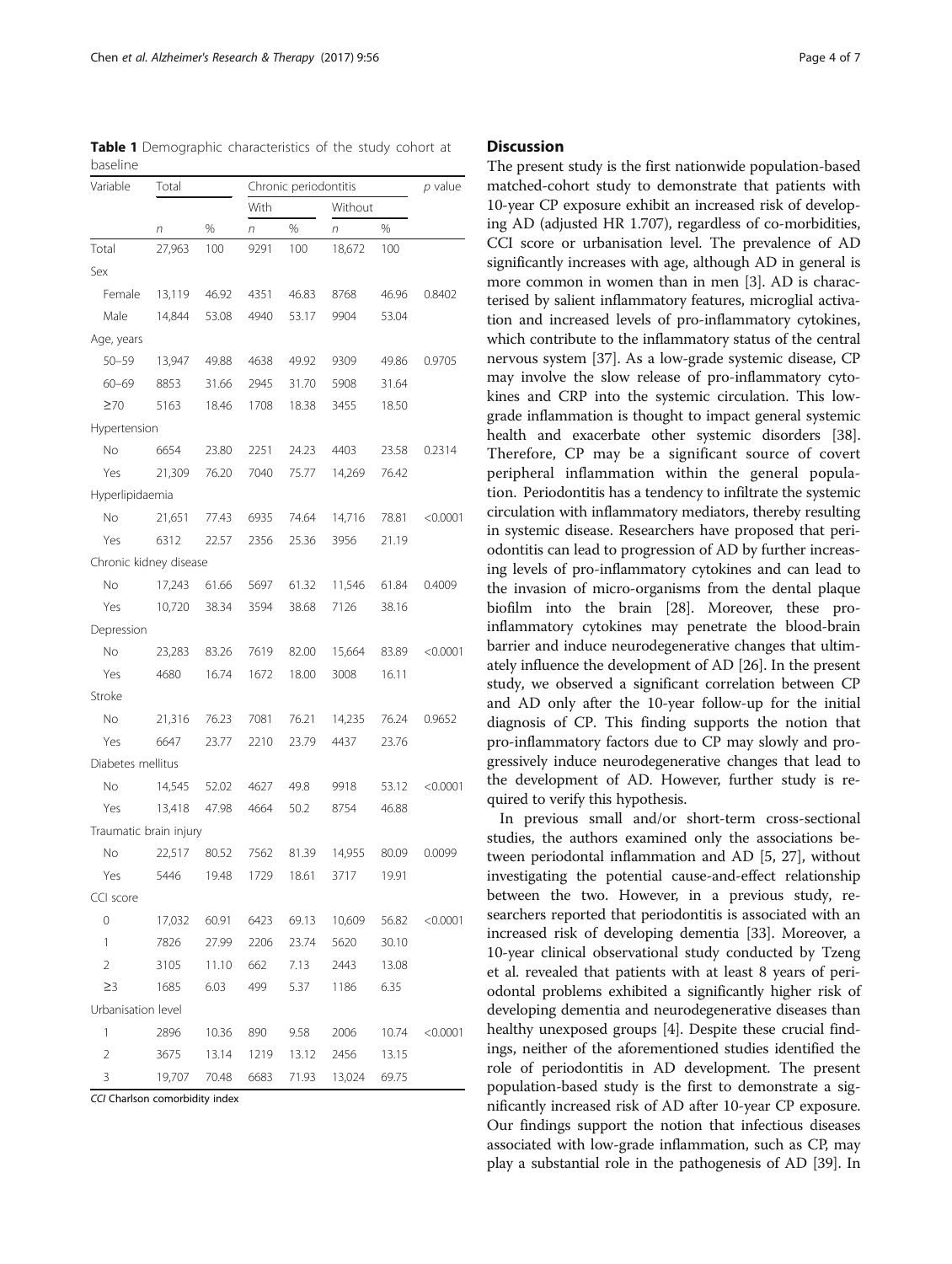| Variable                               | Univariate analysis |             | Multivariable analysis |             |                 |           |
|----------------------------------------|---------------------|-------------|------------------------|-------------|-----------------|-----------|
|                                        | Crude HR            | 95% CI      | $p$ value              | Adjusted HR | 95% CI          | $p$ value |
| 1-year exclusion in a diagnosis of AD  |                     |             |                        |             |                 |           |
| Chronic periodontitis                  |                     |             |                        |             |                 |           |
| Without                                | Reference           |             |                        | Reference   |                 |           |
| With                                   | 1.301               | 1.012-1.673 | 0.0404                 | 1.297       | $0.995 - 1.692$ | 0.0547    |
| 10-year exclusion in a diagnosis of AD |                     |             |                        |             |                 |           |
| Chronic periodontitis                  |                     |             |                        |             |                 |           |
| Without                                | Reference           |             |                        | Reference   |                 |           |
| <b>With</b>                            | 1.364               | 1.079-1.725 | 0.0095                 | 1.707       | 1.152-2.528     | 0.0077    |

<span id="page-4-0"></span>Table 2 Covariates associated with Alzheimer's disease at end of follow-up with univariate, multivariable and sensitivity analysis of Cox regression analysis

AD Alzheimer's disease

The multivariable analyses were adjusted for hypertension, hyperlipidaemia, chronic kidney disease, depression, stroke, traumatic brain injury, diabetes mellitus, Charlson comorbidity index score, urbanisation level

mediation analysis, the role of cerebrovascular disease is as a partial mediator, and CP can also cause AD directly. Systemic inflammation caused by periodontal pathogens, such as Porphyromonas gingivalis and Streptococcus sanguinis, may be a factor in endothelial dysfunction and vascular disease [[26](#page-6-0)]. The mediator model facilitates a better understanding of the relationship between CP and AD. However, it needs more relevant and further investigation to confirm and clarify the pathway.

Co-morbidities including depression, stroke and traumatic brain injury were directly associated with the risk of developing AD in the present study, in accordance with the findings of previous studies. Burke et al. reported that depression was associated with AD in a group of participants who were initially cognitively asymptomatic [[13](#page-5-0)],



whereas additional studies have revealed a significant association between stroke/brain damage and dementia [[14](#page-5-0), [15](#page-5-0)]. Our findings also indicate that urbanisation level 1 was a significant risk factor for AD. This finding may be explained by differences between urban and rural lifestyles, availability of medical resources and convenience of medical access [[3,](#page-5-0) [40\]](#page-6-0). Patients with AD also exhibit impairments in chewing function due to progressive neurodegeneration, increasing the risk of periodontal problems [[41, 42](#page-6-0)]. Hence, proper dental care and oral rehabilitation are necessary to improve masticatory function in this patient population.

The present study possesses several advantages over previous work. Firstly, we used a nationwide database, which allowed us to examine a large sample of patients over a 16-year follow-up period. Secondly, because the Taiwanese NHIRD provides continued coverage for the whole population of Taiwan and randomises recruits, in the present study, we were able to minimise the influence of bias associated with data collection, region and institution. Thirdly, the use of the NHIRD eliminated the need to minimise patients in the cohort who were lost to follow-up and enabled us to obtain large, geographically dispersed samples of patients with varying sociodemographic characteristics [[34](#page-6-0)]. Lastly, we defined AD using strict criteria (ICD-9-CM code 331.0) to ensure the accuracy of our statistical analysis.

However, the present study also possesses some limitations of note. Firstly, we could not clarify the medical records of all missing recruited CP and AD subjects, because all the medical records from the NHIRD were de-identified due to ethical considerations. It is possible that the incidence of CP or AD was underestimated in our study because patients who had not received medical records during the study period were excluded. Although this would result in fewer patients with less severe forms of CP or AD in our sample, the exposed-unexposed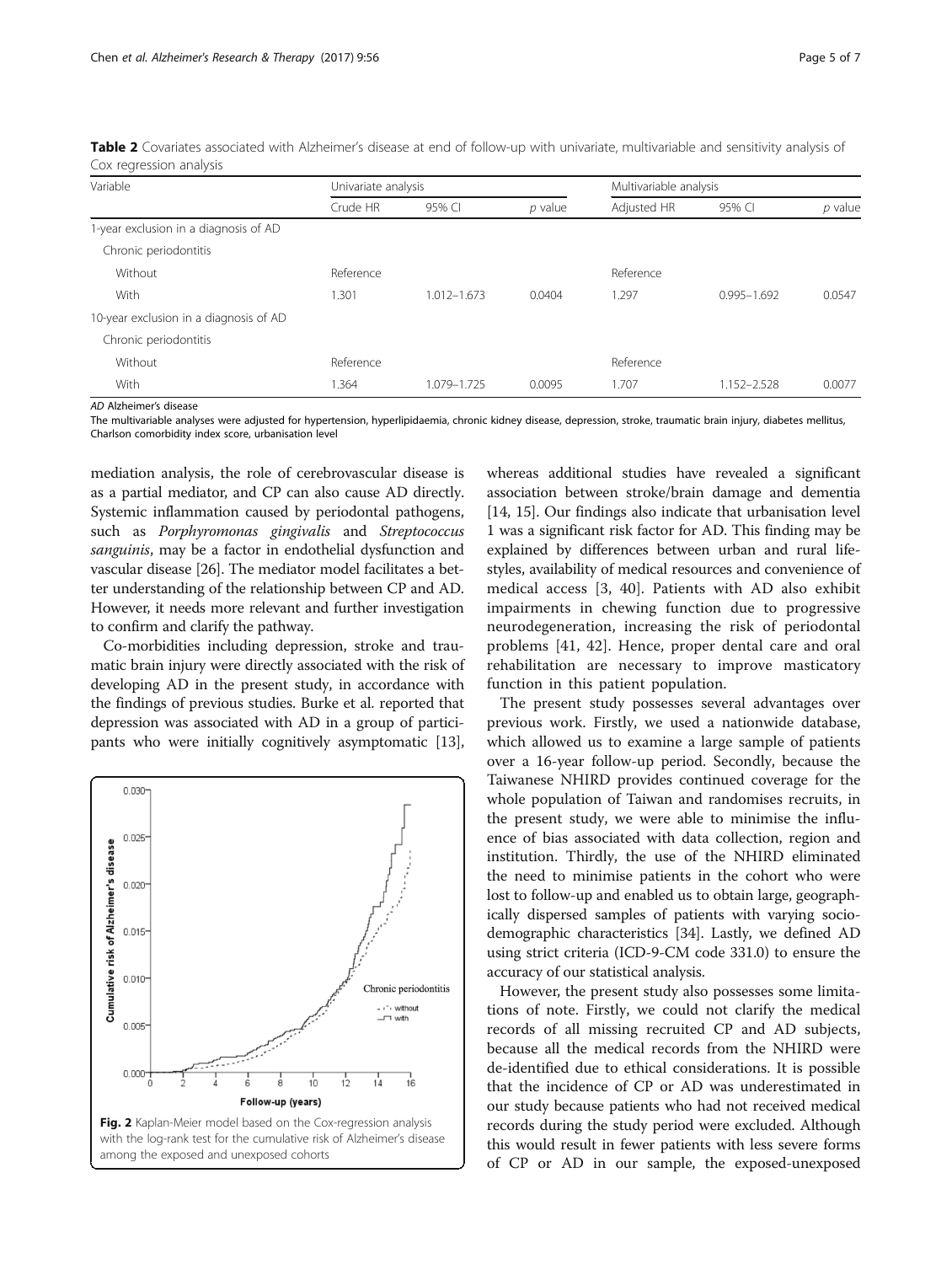<span id="page-5-0"></span>matched design would also diminish this bias. Secondly, the nationwide database used in the present study did not allow us to obtain data regarding the severity of AD. Furthermore, AD and dementia may overlap in this study because we were not able to clarify the medical records of all defined AD, owing to all the medical records from the NHIRD being de-identified due to ethical considerations. Thirdly, the broad age categories are important variable indexes. However, because of this limitation, there may be residual confounding by age [4]. Finally, in detailed demography concerning smoking habits, the NHIRD did not provide personal information regarding certain and definite variables relevant to our research [[43](#page-6-0)]. Moreover, although education is an important variable index of AD, the education level of individuals in the NHIRD is not available. Further research is needed to explain the complex relationship between urbanisation and education.

### Conclusions

Our findings demonstrate that 10-year CP exposure was associated with a 1.707-fold increase in the risk of developing AD. These findings highlight the need to prevent progression of periodontal disease and promote healthcare services at the national level.

#### Abbreviations

AD: Alzheimer's disease; CCI: Charlson co-morbidity index; CP: Chronic periodontitis; CRP: C-reactive protein; ICD-9-CM: International Classification of Diseases, Ninth Revision, Clinical Modification; IRB: Institutional review board; NHIRD: National Health Insurance Research Database

#### Acknowledgements

The authors thank Dr. Jing-Yang Huang, who participated in the design of the research and data interpretation, and they appreciate Yun-Ju Tsai, Li-Heng Chen and Li-Xin Chen for their help in paper collection.

#### Funding

Not applicable.

Availability of data and materials Not applicable.

#### Authors' contributions

CKC and YCC conceived of and designed the study. CKC provided administrative support. CKC, YTW and YCC collected and organised data. CKC and YTW analysed and interpreted the data. All authors wrote the manuscript, and all authors read and approved the final manuscript.

#### Ethics approval and consent to participate

Approval for the present study was obtained from the institutional review board (IRB) of Chung Shan Medical University (CS2-15071). The requirement for informed consent was waived by the IRB because all NHIRD data had been de-identified.

#### Consent for publication

All authors approved the manuscript for submission.

#### Competing interests

The authors declare that they have no competing interests.

#### Publisher's Note

Springer Nature remains neutral with regard to jurisdictional claims in published maps and institutional affiliations.

#### Author details

<sup>1</sup>School of Dentistry, Chung Shan Medical University, No. 110, Section 1, Jianguo N. Road, Taichung City 40201, Taiwan. <sup>2</sup>Section of Dentistry, Zuoying Branch of Kaohsiung Armed Forces General Hospital, Kaohsiung, Taiwan. <sup>3</sup>Department of Physical Medicine and Rehabilitation, Tri-Service General Hospital, School of Medicine, National Defence Medical Centre, Taipei, Taiwan. <sup>4</sup>Department of Dentistry, Chung Shan Medical University Hospital Taichung, Taiwan.

### Received: 24 April 2017 Accepted: 27 June 2017 Published online: 08 August 2017

#### References

- 1. Gaur S, Agnihotri R. Alzheimer's disease and chronic periodontitis: is there an association? Geriatr Gerontol Int. 2015;15:391–404.
- 2. Lin RT, Lai CL, Tai CT, Liu CK, Yen YY, Howng SL. Prevalence and subtypes of dementia in southern Taiwan: impact of age, sex, education, and urbanization. J Neurol Sci. 1998;160:67–75.
- 3. Peng D, Shi Z, Xu J, Shen L, Xiao S, Zhang N, et al. Demographic and clinical characteristics related to cognitive decline in Alzheimer disease in China: a multicenter survey from 2011 to 2014. Medicine (Baltimore). 2016; 95:e3727.
- 4. Tzeng NS, Chung CH, Yeh CB, Huang RY, Yuh DY, Huang SY, et al. Are chronic periodontitis and gingivitis associated with dementia? A nationwide, retrospective, matched-cohort study in Taiwan. Neuroepidemiology. 2016;47:82–93.
- 5. Martande SS, Pradeep AR, Singh SP, Kumari M, Suke DK, Raju AP, et al. Periodontal health condition in patients with Alzheimer's disease. Am J Alzheimers Dis Other Demen. 2014;29:498–502.
- 6. Brookmeyer R, Johnson E, Ziegler-Graham K, Arrighi HM. Forecasting the global burden of Alzheimer's disease. Alzheimers Dement. 2007;3:186–91.
- 7. Marchesi VT. Alzheimer's dementia begins as a disease of small blood vessels, damaged by oxidative-induced inflammation and dysregulated amyloid metabolism: implications for early detection and therapy. FASEB J. 2011;25:5–13.
- 8. Tonsekar PP, Jiang SS, Yue G. Periodontal disease, tooth loss and dementia: is there a link? A systematic review. Gerodontology. 2017;34:151–63.
- 9. Huang CC, Chung CM, Leu HB, Lin LY, Chiu CC, Hsu CY, et al. Diabetes mellitus and the risk of Alzheimer's disease: a nationwide population-based study. PLoS One. 2014;9, e87095.
- 10. Moreno Cervantes C, Mimenza Alvarado A, Aguilar Navarro S, Alvarado Ávila P, Gutiérrez Gutiérrez L, Juárez Arellano S, et al. Factors associated with mixed dementia vs Alzheimer disease in elderly Mexican adults. Neurologia. 2017;32:309–15.
- 11. Vanhanen M, Koivisto K, Moilanen L, Helkala EL, Hanninen T, Soininen H, et al. Association of metabolic syndrome with Alzheimer disease: a populationbased study. Neurology. 2006;67:843–7.
- 12. Helmer C, Stengel B, Metzger M, Froissart M, Massy ZA, Tzourio C, et al. Chronic kidney disease, cognitive decline, and incident dementia: the 3C Study. Neurology. 2011;77:2043–51.
- 13. Burke SL, Maramaldi P, Cadet T, Kukull W. Associations between depression, sleep disturbance, and apolipoprotein E in the development of Alzheimer's disease: dementia. Int Psychogeriatr. 2016;28:1409–24.
- 14. Huang CY, Li YC, Wang HK, Sung PS, Wang LC, Sun YT, et al. Stroke suggests increased risk of dementia. Curr Alzheimer Res. 2015;12:287–95.
- 15. Wang HK, Lin SH, Sung PS, Wu MH, Hung KW, Wang LC, et al. Population based study on patients with traumatic brain injury suggests increased risk of dementia. J Neurol Neurosurg Psychiatry. 2012;83:1080–5.
- 16. Kamer AR, Craig RG, Dasanayake AP, Brys M, Glodzik-Sobanska L, de Leon MJ. Inflammation and Alzheimer's disease: possible role of periodontal diseases. Alzheimers Dement. 2008;4:242–50.
- 17. Watts A, Crimmins EM, Gatz M. Inflammation as a potential mediator for the association between periodontal disease and Alzheimer's disease. Neuropsychiatr Dis Treat. 2008;4:865–76.
- 18. Al-Shammari KF, Al-Khabbaz AK, Al-Ansari JM, Neiva R, Wang HL. Risk indicators for tooth loss due to periodontal disease. J Periodontol. 2005;76: 1910–8.
- 19. Paraskevas S, Huizinga JD, Loos BG. A systematic review and meta-analyses on C-reactive protein in relation to periodontitis. J Clin Periodontol. 2008;35:277–90.